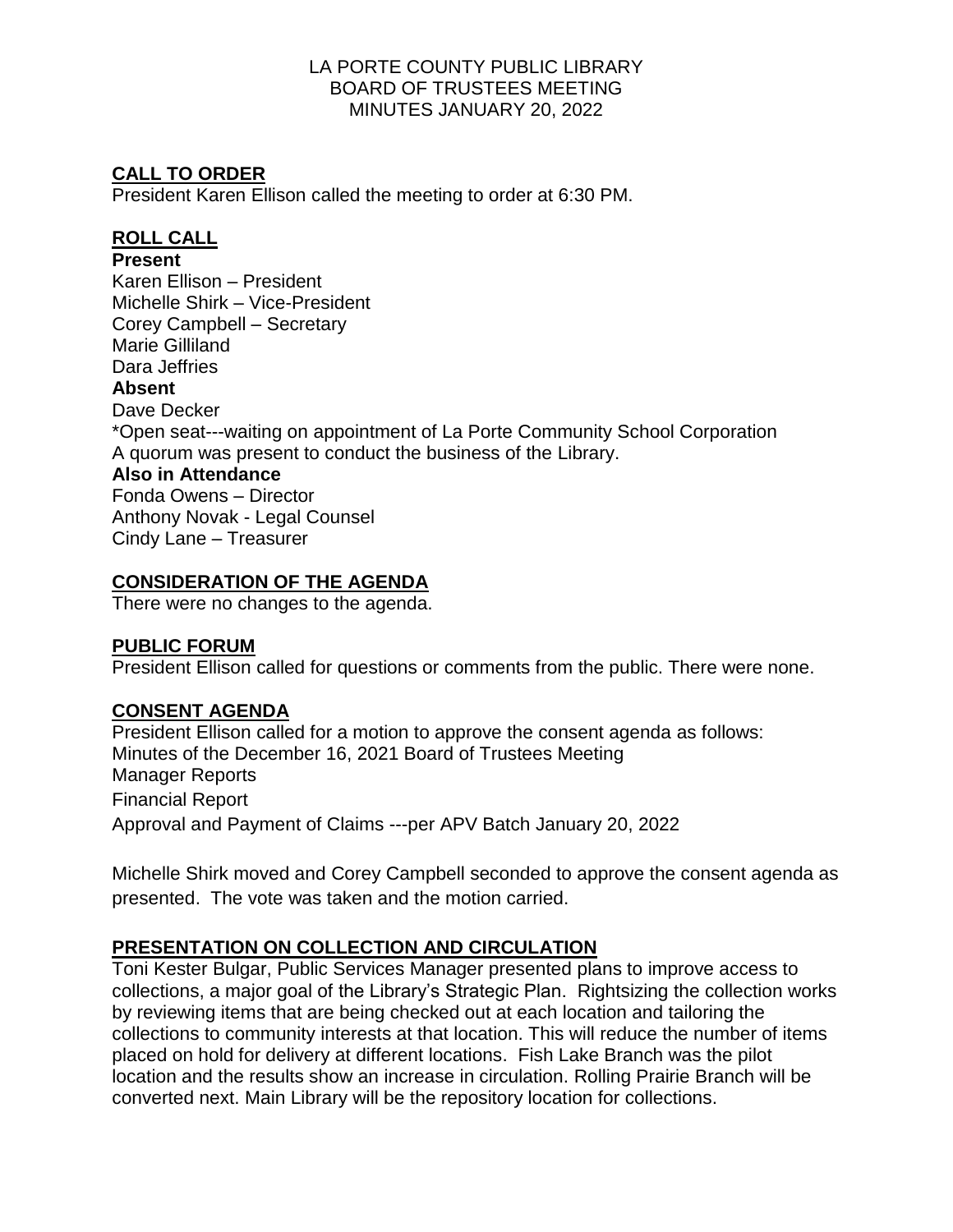Going Dewey-Less will change the way items are cataloged. It is a system that makes sense to people by organizing library items by subject and using words rather than numbers (Dewey Decimals) to organize the collections. This the system that is used at bookstores like Barnes and Noble.

# **REPORTS**

## **Director**

Director Owens reported construction work has slowed down on the parking lot due to winter weather. Light poles are not expected to arrive until end of January, early February.

The Library will be working with the Unity Foundation once again to host the teacher conference in the summer.

The 2022 materials budget has been entered into the new OSA software that will make ordering, invoicing and cataloging easier.

Director Owens reported that the library received a materials reconsideration form for the book "Gender Queer". The customer cited that the book's subject matter and graphic illustration were inappropriate for the YA collection. A committee of library staff was formed to evaluate the book in accordance with procedure. The committee recommended to the Director to retain the book but to reclassify to the adult collection. The customer has been informed of this decision.

LPCPL joined the Indiana Digital Library Consortium to give access to a larger selection of Overdrive material. About 150 Indiana Libraries are members of the consortium.

Director Owens reported that she has applied to be a member of the OF/BY/FOR ALL network. If accepted eight to ten staff members will be part of the cohort team which will help our staff deepen community relationships and develop leadership skills.

Director Owens also spoke about proposed legislation that will impact libraries, HB1134 and SB 17.

Ms. Owens reported to the Board that the library was informed of its required involvement with the county's 2019-2020 audit, because the Library is a component unit of La Porte County government. The county's move to GAAP accounting standards caused the Library to be considered a component unit, of which the Library was not informed until late 2021. Ms. Owens reported that it has been a difficult and confusing process when communicating with the State Board of Account auditors, specifically in regard to their requests for detailed information on the Library's collection and depreciation for the years 2019 and 2020. The Library was not required to calculate depreciation of the collection until 2021 so it has been challenging to provide information to the auditors that was not reported on previously.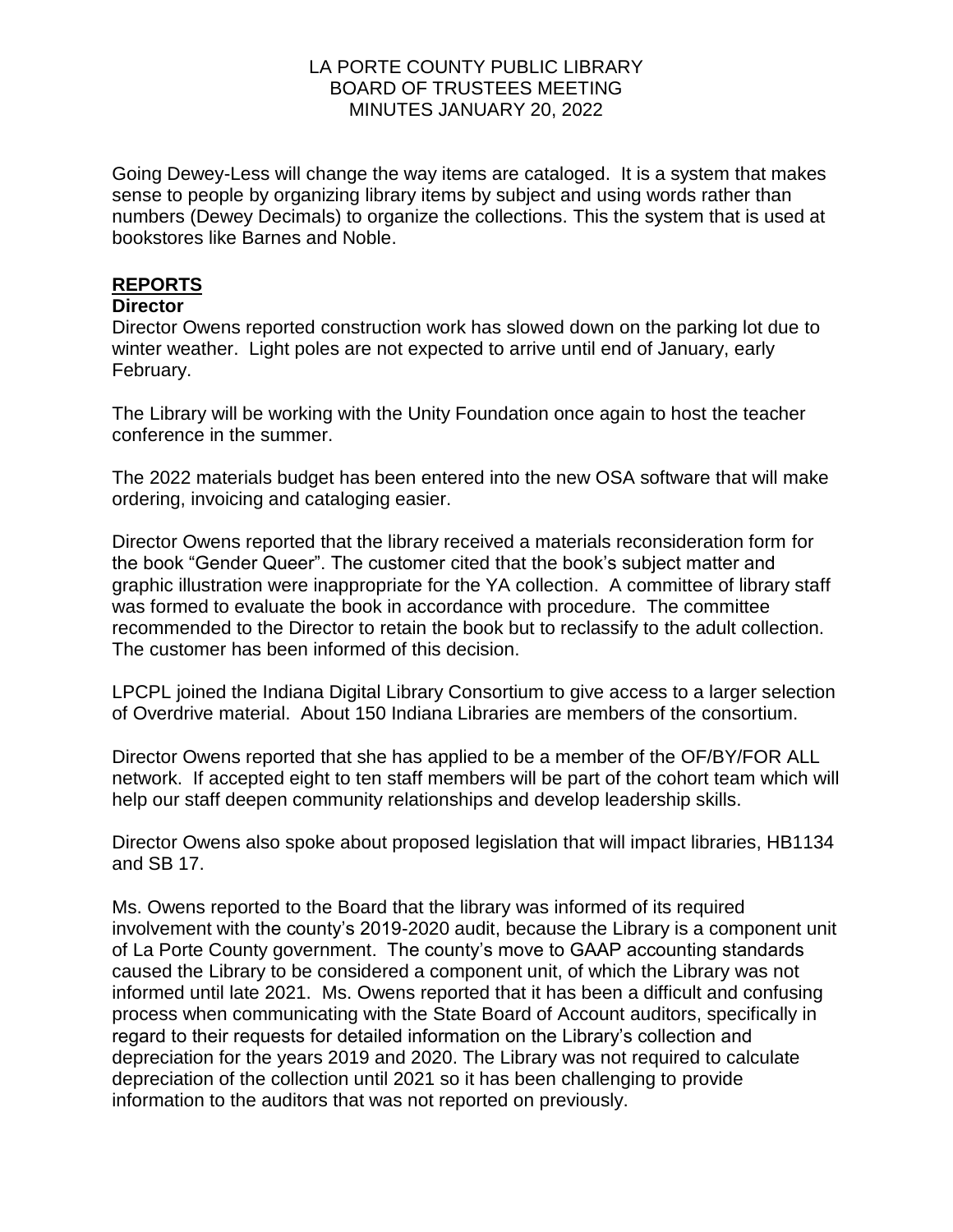## **Legal Counsel**

Attorney Anthony Novak reported that he had no updates to report at this time.

## **UNFINISHED BUSINESS**

There was no unfinished business.

# **NEW BUSINESS**

## **Revisions to the LPCPL Capital Assets Policy**

The policy was updated to include a section on the method used to evaluate and depreciate the Library's Collection.

Corey Campbell moved and Marie Gilliland seconded to approve the Capital Asset Policy as presented. The vote was taken and the motion carried.

# **La Porte County Public Library Capitalization Policy**

## **Statement of Purpose**

In accordance with the State Board of Accounts' Accounting and Uniform Compliance Guidelines, the La Porte County Public Library shall establish a policy that provides for recording of capital assets. A Capital Assets Ledger will record an item's description, type of asset, location, date of purchase, acquisition cost, estimated life, depreciation, tag or serial number, date of disposal, and amount received on disposal.

# **Capital Asset Definition**

Capital assets are defined as land, improvements to land, easements, buildings, building improvements, vehicles, machinery, equipment, works of art and historical treasures, infrastructure, and all other tangible or intangible assets that are used in operations and that have initial useful lives extending beyond a single report period. Due to the nature of the Library's mission and the dollar amount it invests, books, publications, and audio-visual materials are also considered capital assets of the Library.

# **Capitalization Threshold**

The La Porte County Public Library establishes the following minimum capitalization thresholds for assets which is to be applied on an individual or per item basis, unless the effect of doing so would be to eliminate a significant portion of total capital assets.

| Land                               | \$1     |
|------------------------------------|---------|
| <b>Buildings</b>                   | \$5,000 |
| Improvements other than buildings  | \$5,000 |
| Furnishings, Machinery & Equipment | \$5,000 |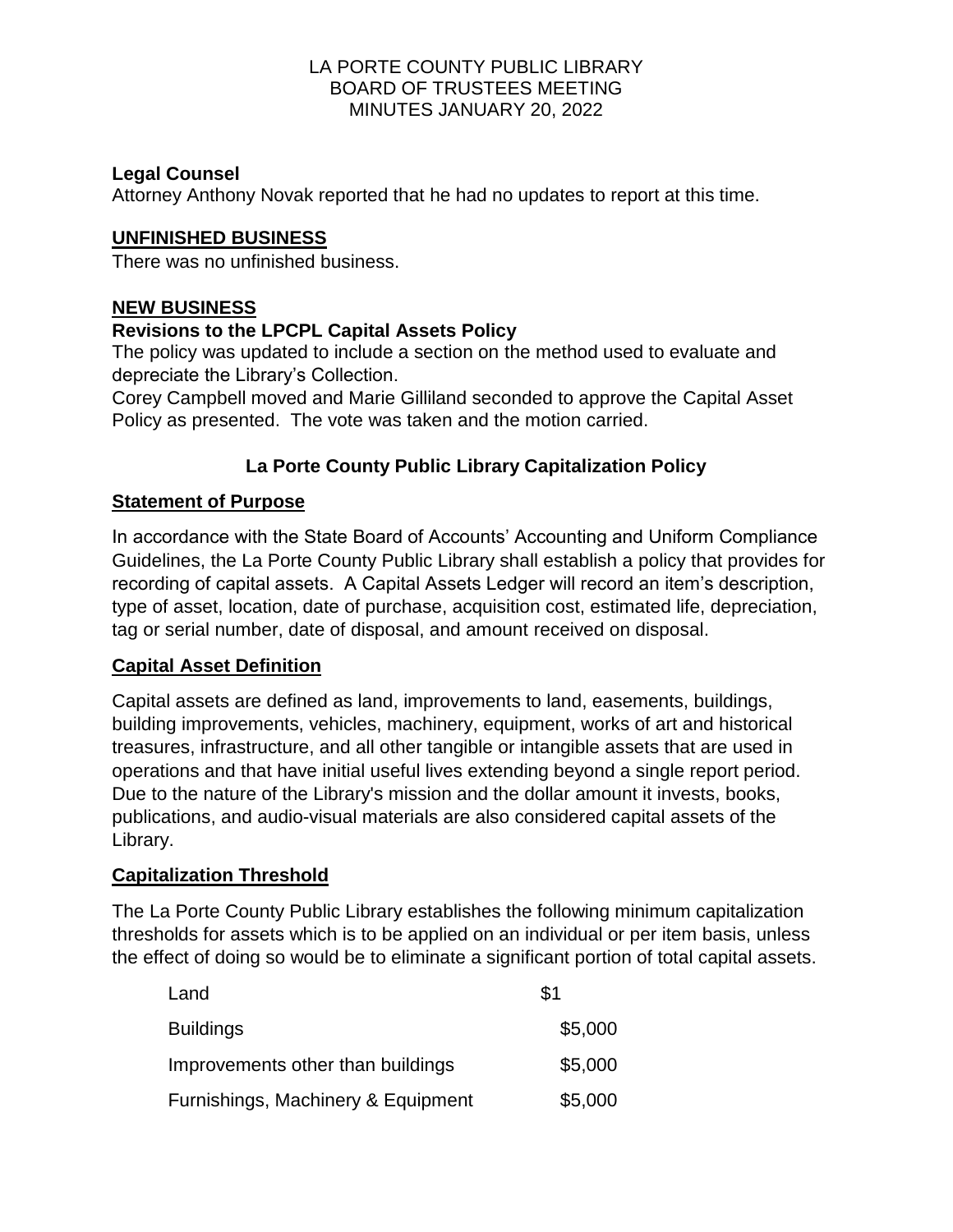| <b>Infrastructure</b>           | \$5,000 |
|---------------------------------|---------|
| <b>Construction in Progress</b> | \$5,000 |
| Collection                      | \$5,000 |

Included in the "Collection" category are circulating library materials such as: books, magazines, DVDs, music CDs, multi-media kits, audiobook devices, loanable computer/tech equipment.

## **Capitalization Method**

Capital assets are recorded at cost as of the date acquired. If cost information is not available, assets are to be recorded by calculating current replacement cost. Relevant historical documents may be used in determining fair value.

# **Depreciation and Useful Life**

In accordance with the State Board of Accounts, a "Depreciable/Amortizable Lives" schedule will be applied to all capital assets except the "Collection". Asset lives will be adjusted as necessary depending on the present condition and use of the asset and based on how long the asset is expected to meet current service demands. Assets are depreciated on a straight-line basis beginning the year placed into service.

"Collection" assets will be depreciated over an estimated useful life of five (5) years beginning the year placed into circulation. An annualized amount is deducted from accumulated depreciation each year. Annual depreciation and reduction in accumulated depreciation is calculated at year end.

# **Internal Control**

As required by the Indiana State Board of Accounts, a physical inventory is to be performed comparing the asset listing to actual items, ensuring the inventory is accurate and that assets have not been removed without authorization. Inventory should be completed every five (5) years.

Administrative Services staff will maintain an inventory of all capital assets.

# **Donated Assets**

Donated assets must be capitalized at market value as of the date of donation. Market value is defined as the price that would be paid to acquire an asset with equivalent service potential in an orderly market transaction at the acquisition date, or the amount at which a liability could be liquidated with the counterparty.

# **Retirement of Assets**

The Library will attempt to retain capital assets until the end of their expected useful life, or they become obsolete or unrepairable. Asset retirements must be recorded including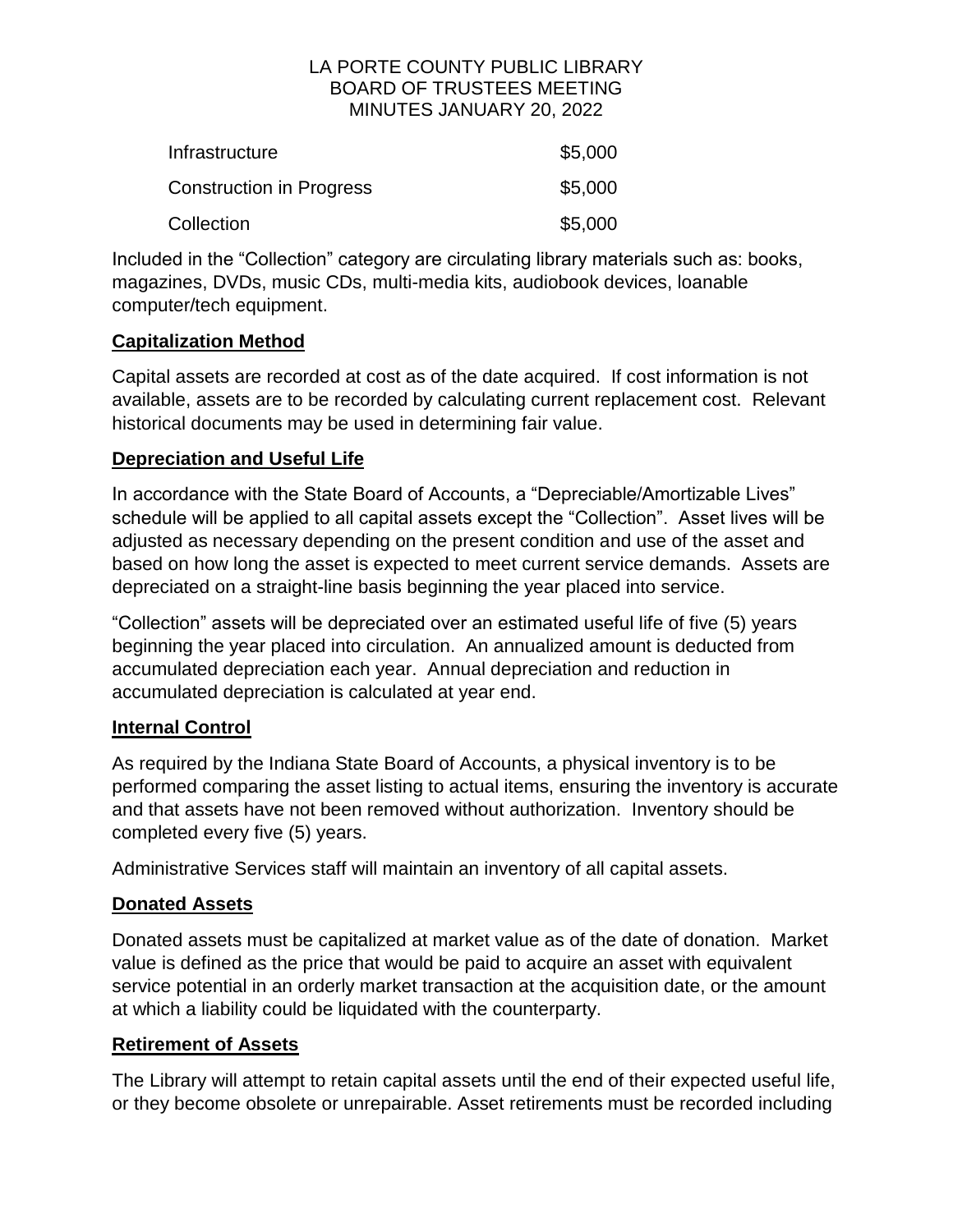accounting for any money received. Documentation of the asset retirement should be retained. A "Collection" asset disposed of is considered fully depreciated in the year of disposal regardless of how long it has been in circulation.

## **Construction in Progress**

Capital expenditures incurred with constructing or developing a tangible or intangible capital asset before it is substantially ready to be placed into services is categorized as Construction in Progress. Once the asset is complete and placed into service the asset will be reclassified into the appropriate capital asset category. Until the asset is placed into service no depreciation expense will be incurred.

Adopted: January 20, 2022, La Porte County Public Library Board of Trustees. To be effective January 1, 2021.

## **Recommendation to establish a Depreciation Policy**

Corey Campbell moved and Dara Jeffries seconded to approve the Depreciation Policy as presented:

# **La Porte County Public Library Depreciation Policy**

## **Statement of Purpose**

In accordance with the State Board of Accounts' Accounting and Uniform Compliance Guidelines, the La Porte County Public Library shall establish a policy that provides for a schedule of depreciation of capital assets.

# **Depreciation and Useful Life**

Depreciation is the systematic and rational allocation of the acquisition cost of an asset, less its estimated salvage value or residual value, over the assets estimate useful life.

Useful life is an estimate of the average number of years an asset is considered useable before its value is fully depreciated.

# **Depreciation Schedule and Methods**

A "Depreciable/Amortizable Lives" schedule will be applied to all capital assets except the "Collection". Asset lives will be adjusted as necessary depending on the present condition and use of the asset and based on how long the asset is expected to meet current service demands.

Straight-line basis will be used to calculate depreciation on non-Library. An annualized amount is deducted from accumulated depreciation each year.

Annual Depreciation = Cost/Useful Life